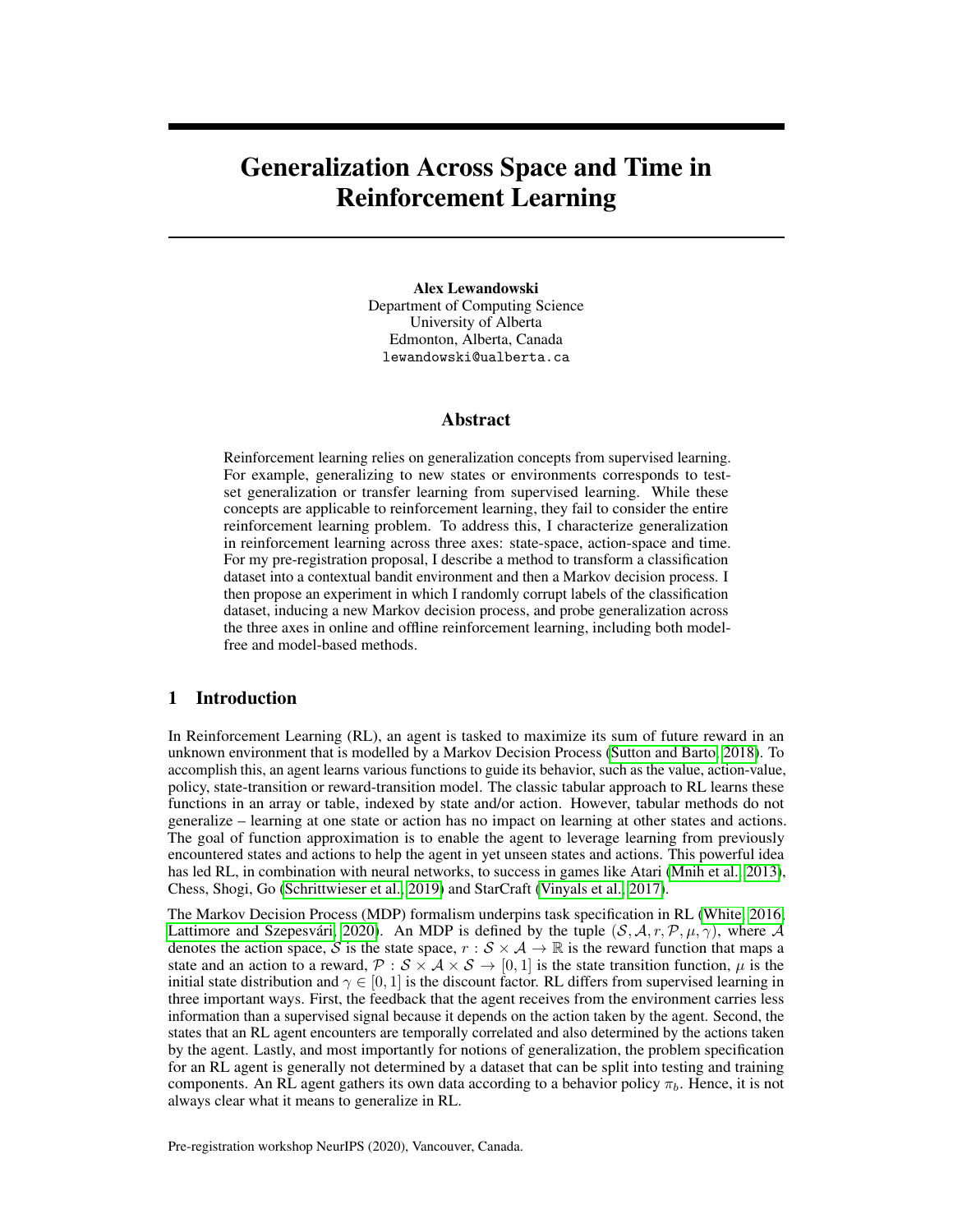In supervised learning, if a function approximator  $f:\mathcal{X}\to\mathbb{R}^d$  is trained on a set  $\mathcal{X}_{\text{train}}$  sampled from  $X$ , then f generalizes well if the difference between the error on the testing set  $X_{test}$  and the error on the training set  $\mathcal{X}_{train}, \mathcal{R}_{\mathcal{X}_{test}}(f) - \mathcal{R}_{\mathcal{X}_{train}}(f)$ , is small. Neural networks' success can be attributed to their ability to learn complex nonlinear relationships without overfitting and impeding their ability to generalize [\(Zhang et al., 2016\)](#page-6-6). This has led to advances in both supervised and unsupervised learning methods [\(Goodfellow et al., 2014;](#page-5-0) [Kingma and Welling, 2013\)](#page-6-7), and several theories have been put forward to partially explain the generalization capabilities of neural networks [\(Arora et al.,](#page-5-1) [2019;](#page-5-1) [Ba et al., 2020;](#page-5-2) [Goldblum et al., 2019\)](#page-5-3). In these settings, and in contrast to RL, practitioners have the luxury of sampling a training and testing set from one larger dataset.

In this paper, I identify three axes of generalization across state-space, action-space and time. For each axis, I summarize notions of generalization in the RL literature. I then propose an RL environment that constructs an MDP using a classification dataset, which allows the probing of an agents generalization capabilities. Based on the three aforementioned axes of generalization and the classification-based MDP environment, I investigate both model-free and model-based agents and their ability to generalize in offline and online RL through a classification-label corruption experiment [\(Zhang et al., 2016\)](#page-6-6).

### 2 Generalization in Reinforcement Learning

In this section, I examine generalization in RL across three axes: state-space, action-space and time. First, I define generalization in both state and action space before discussing previous work investigating these two notions of generalization. Next, I define a new notion of generalization across time that has not been previously proposed. While state-space generalization is a well explored concept in RL, action-space generalization is less explored, with temporal generalization left unexplored. I argue that generalization in action-space and time is a unique challenge, and successful generalization across these axes is pivotal for a true synthesis of neural networks and RL.

One type of generalization that I will not discuss is generalization to new MDPs, which is closer to transfer learning from supervised learning. In particular, I do not consider generalization to changes in the MDP, such as when the state or reward transition function changes [\(Packer et al.,](#page-6-8) [2018\)](#page-6-8). The work of [Cobbe et al.](#page-5-4) [\(2018\)](#page-5-4), for example, proposes the CoinRun environment which can procedurally generates levels in a platformer game. One can then generate separate training and testing environments so that the agent can be evaluated on the hold-out set of testing environments. This notion of generalization across MDPs can be seen as generalization to unseen states if the difference between MDPs is only in the start-state distribution. In general, the generated MDPs in CoinRun can differ substantially in ways that are difficult to quantify. The classification-based environment proposed in this paper leverages a similar idea by evaluating the agent on states from a test set. The test set is not a separate environment, however, and it is only used for evaluation purposes.

#### 2.1 State-space Generalization

State-space generalization is the most commonly explored notion of generalization in RL. Given a state s that has not seen by the agent during learning, the agent is evaluated on quantities related to that state. In model-free methods for example, an agent may be evaluated on the accuracy of its value estimate or the KL-divergence of its learned policy distribution to the true policy distribution. Model-based methods can be evaluated by their estimate of immediate reward in expectation over all actions. In online RL, this notion of generalization is not straightforward because the agent does not put weight on states outside of its current stationary distribution  $d^{\pi}(s)$ . It would be unreasonable to expect an agent to generalize to an arbitrary state. More reasonable would be to expect the agent to generalize to states near the stationary distribution  $d^{\pi}(s)$ , as changes in the policy (from learning) will change this distribution. In offline RL, the agent is expected to generalize to states reachable by its learned target policy, which is generally follows a different distribution from its training dataset.

Generalization across state-space has been previously studied with respect to an RL agent's ability to overfit to its training experience. This was investigated in Atari games [\(Bellemare et al., 2012\)](#page-5-5), with proposals to increase stochasticity with sticky actions to minimize overfitting [\(Machado et al.,](#page-6-9) [2017\)](#page-6-9). Work by [Zhang et al.](#page-6-10) [\(2018\)](#page-6-10), however, found that agents routinely overfit by memorizing action sequences in the environment, even with sticky actions. Work by [Farebrother et al.](#page-5-6) [\(2018\)](#page-5-6)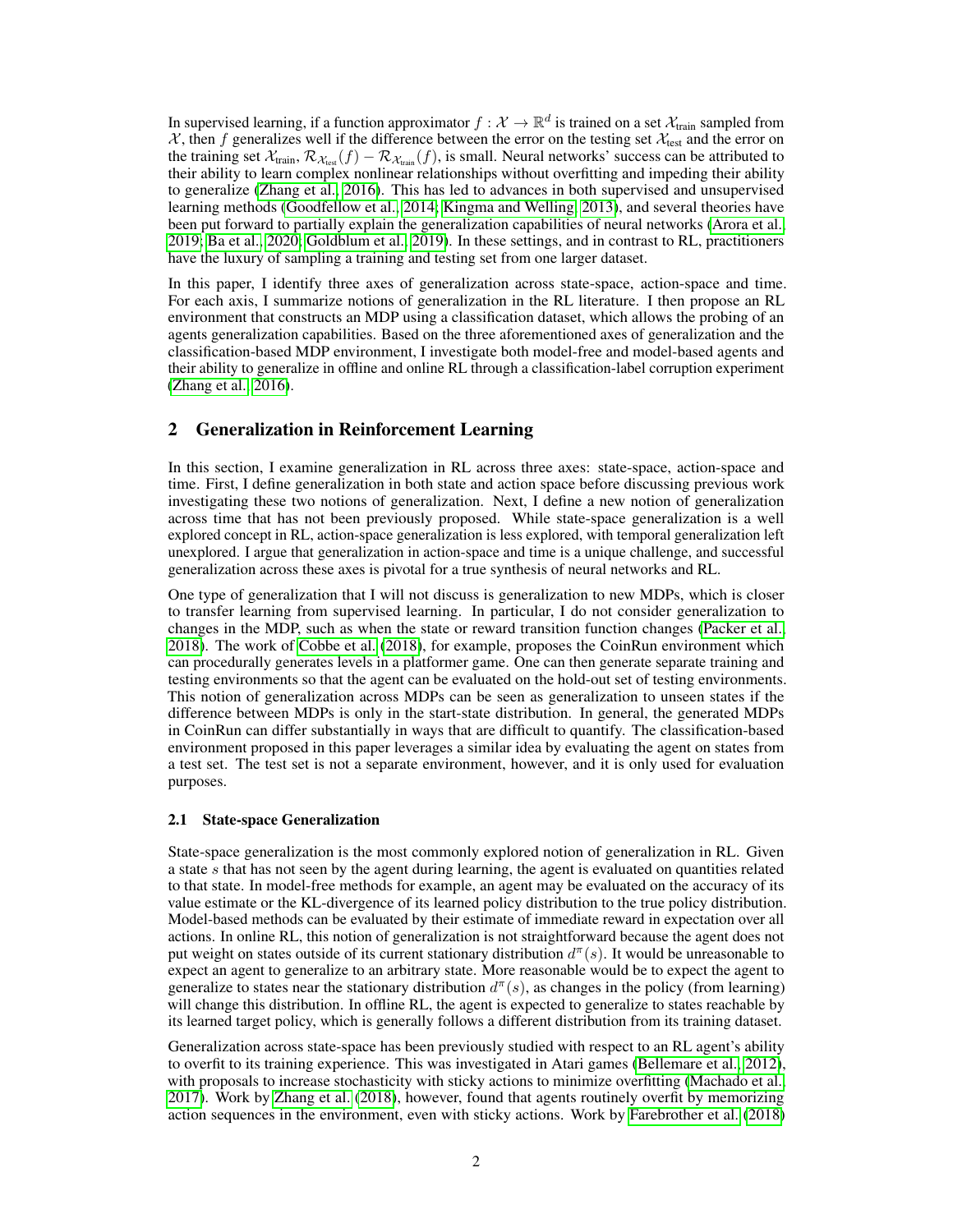investigates regularization methods from supervised learning, such as dropout [\(Gal and Ghahramani,](#page-5-7) [2015\)](#page-5-7). They found that regularization can help generalization to different versions of the same Atari game. Overall, this notion of generalization is most amenable to supervised learning concepts.

### 2.2 Action-space Generalization

Generalization to out-of-distribution actions is a less explored notion compared to state-space generalization. To evaluate action-space generalization, the environment can be reset to a state that the agent has previously encountered. From this state, the agent is evaluated on quantities related to actions that were not taken. In model-free methods for example, the agent can be evaluated on its estimate of the action-value for an action not taken by the agent. For model-based methods, one might measure how accurate the estimate of the reward is for actions not taken. This type of generalization is arguably more important than state-space generalization because policies in RL tend to place non-zero probability on all actions for exploration purposes.

Action-space generalization has seen limited investigation. The work of [Chandak et al.](#page-5-8) [\(2019\)](#page-5-8) finds that learned action representations are able to improve generalization for large discrete action spaces. No work has investigated the interplay between learned representations from state and its effect on generalization across actions.

# 2.3 Temporal Generalization

I define temporal generalization as an agent's ability to predict out-of-distribution quantities that are extended in time. Model-free methods do not explicitly represent time due to the Markov assumption. However, the TD error [\(Sutton and Barto, 2018\)](#page-6-0) encodes temporal information through differences in successive states. If a model-free agent is trained with 1-step bootstrapped returns for example, how well does the agent approximate the TD error for n-step bootstrapped returns? For model-based methods, temporal generalization is natural. If a recurrent reward-transition model is trained on sequences of length  $H$  for example, the agent's reward transition model can be evaluated on sequences of length 2H. Temporal generalization implicitly depends on state and action generalization and, hence, is necessarily harder than them.

Generalization across time has not been explicitly explored in the literature. From the perspective of gradient interference, [Bengio et al.](#page-5-9) [\(2020\)](#page-5-9) proposed measuring interference loss during optimization and identifies a relationship between generalization and interference solutions with bootstrapping. While interesting, this notion of generalization is distinct from the work presented here which focuses on generalization.

# 3 Transforming Classification Problems Into MDPs

Evaluating generalization in RL is difficult in part due to the complexity of MDP environments. While there are several tabular environments that can evaluate other RL capabilities (such as exploration), striking the balance between tractability and complexity is a challenge in evaluating generalization and function approximation. Some candidate environments for assessing generalization in RL include: classic control environments [\(Osband et al., 2019;](#page-6-11) [Brockman et al., 2016\)](#page-5-10), Atari [\(Bellemare et al.,](#page-5-5) [2012\)](#page-5-5) and MuJoCo [\(Todorov et al., 2012\)](#page-6-12). Training agents on Atari and MuJoCo is time consuming, and subject to high variance. Even for classical control experiments, such as cartpole [\(Barto et al.,](#page-5-11) [1983\)](#page-5-11) and mountain car [\(Moore, 1990\)](#page-6-13), it is difficult to assess an agent's ability to generalize at a particular query state when the agent's stationary distribution  $d^{\pi}(s)$  is unknown. Without knowing the density associated with the query state, it is possible that the query state is unreachable, or that it is sufficiently different from all previously encountered states that it is unrealistic, and unnecessary, for the agent to generalize to that state. To ease these difficulties, I propose constructing an MDP using a classification dataset.

### 3.1 From Classification to Contextual Bandit

A contextual bandit problem is defined by a set of states (or contexts)  $S$ , a set of actions  $A$  and a reward function  $r(s, a) : S \times A \to \mathbb{R}$ . Any classification dataset can be transformed into a contextual bandit problem, for example the MNIST dataset is a common contextual bandit testbed [\(Osband](#page-6-11)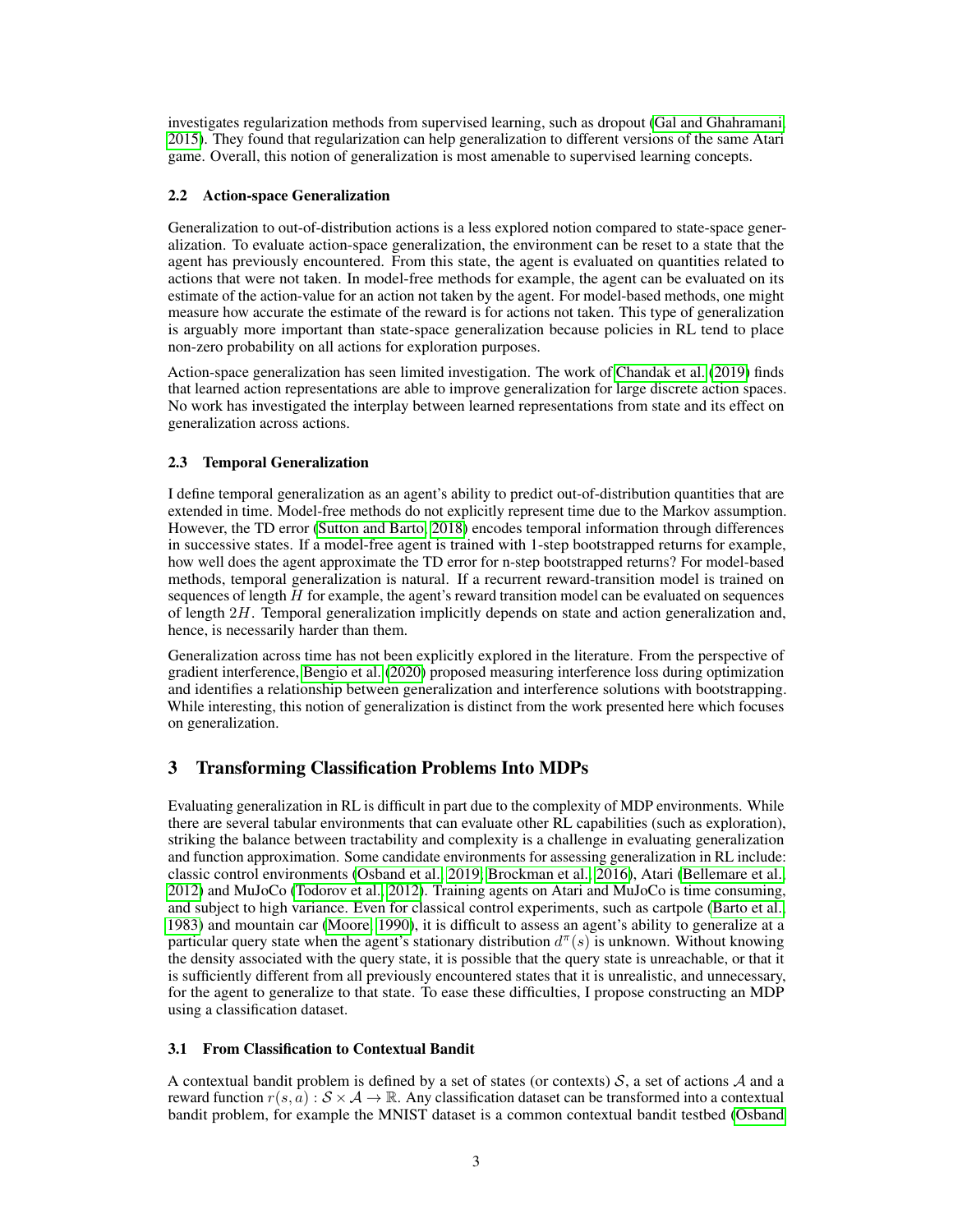[et al., 2019;](#page-6-11) [Chen et al., 2019\)](#page-5-12). To formalize this, let the classification dataset be represented as a set of *n* data points  $\mathcal{X} = \{x_1, \ldots, x_n\}$  where each  $x_i \in \mathbb{R}^d$  and labels  $\mathcal{Y} = \{y_1, \ldots, y_n\}$  where each  $y_i \in [k]$ . Then, a contextual bandit problem can be constructed by letting the set of contexts be equal to the set of data points. An agent interacts with this environment by receiving a random state  $s = x<sub>i</sub>$ and choosing an action a, *i.e.* by classifying the data point. The reward is calculated as a function of the real label of the data point  $y_i$  and the action selected a. Usually, we give the agent a binary reward of 1 if  $a = y_i$  and 0 otherwise.

#### 3.2 From Contextual Bandit to MDP

Contextual bandit environments do not have a temporal component, because each new state is randomly sampled regardless of the taken action. To construct an MDP, I must specify the structure of state transition, the reward structure, discounting, and time limits for the agent.

State transitions: The environment is initialized with a randomly chosen data point of the first label which the agent must classify. There are two types of state transitions dependent on whether the action is optimal or not. If the action is optimal, then the classification is correct, and the next state will correspond to a data point of the next label. However, if the action selected is incorrect then the next state will be from the same class. A more difficult alternative of this environment will have the agent start from the initial state if the incorrect action is chosen.

Reward structure and discounting: While the agent could still receive a reward of 1 for a correct classification and a reward of 0 otherwise, this would give an unfair advantage to the agent that estimate the reward function and selects actions myopically. To alleviate this, a reward of 1 will be given to the agent only after reaching the final label. A discount factor  $\gamma = 0.99$  is also necessary so that the agent prefers to quickly reach the terminal state.

**Time limits:** For a dataset with N labels, I will treat the last label in the dataset as a terminating state. If an incorrect action does not reset the episode, then the expected number of steps to reach the end is  $N^2$ . If an incorrect action results in a reset, a uniformly random behavior policy will take  $N^N$  steps to successfully complete an episode. This can be prohibitively long, and so the number of labels may be limited to  $M \ll N$ . In any case, I will cut-off the episode at 200 time steps, but not marking this as termination if the last label was not reached [\(Pardo et al., 2017\)](#page-6-14).

# 4 Experimental Design

To evaluate the axes of generalization outlined in Section 2, I will convert the MNIST classification dataset into an MDP. MNIST has been previously studied as a contextual bandit problem [\(Chen](#page-5-12) [et al., 2019;](#page-5-12) [Joachims et al., 2018\)](#page-6-15), but I have not seen work studying it as an MDP. This will allow me to probe action-space and state-space generalization in a manner similar to a classification problem. The benefit of using this construction is that I can use hypotheses from the supervised learning literature and investigate them in the MDP setting. I will reproduce the label-corruption experiment of [Zhang et al.](#page-6-6) [\(2016\)](#page-6-6). In particular, I investigate the effect of partial label corruption where labels in the training set have a probability  $p$  of being corrupted to incorrect labels. If one of the RL methods successfully train and generalize in the partially corrupted case, I will also investigate full corruption where all labels are randomly reassigned in the training set. An experiment in similar spirit was conducted by [Zhang et al.](#page-6-10) [\(2018\)](#page-6-10), where rewards were randomized. However, this type of randomization does not systematically change state-transitions and optimal actions as it does in my environment construction.

My primary interest is the control problem, and so I will have two separate agents that learn either an action-value network or a reward-transition model. The agent using an action-value network will explore with  $\epsilon$ -greedy actions and use Q-learning updates. The reward-transition agent will use a recurrent network and interact with the environment using random-shooting, which is a strong baseline [\(Wang et al., 2019\)](#page-6-16). The recurrent model will be trained to minimize the L2 error between its estimates of the reward and its received rewards. My reason for not including policy gradient methods is that they do not presently lend themselves to action-space generalization (since they are defined as a mapping to a specific action or a distribution over actions) or temporal generalization (since they do not follow a Bellman equation).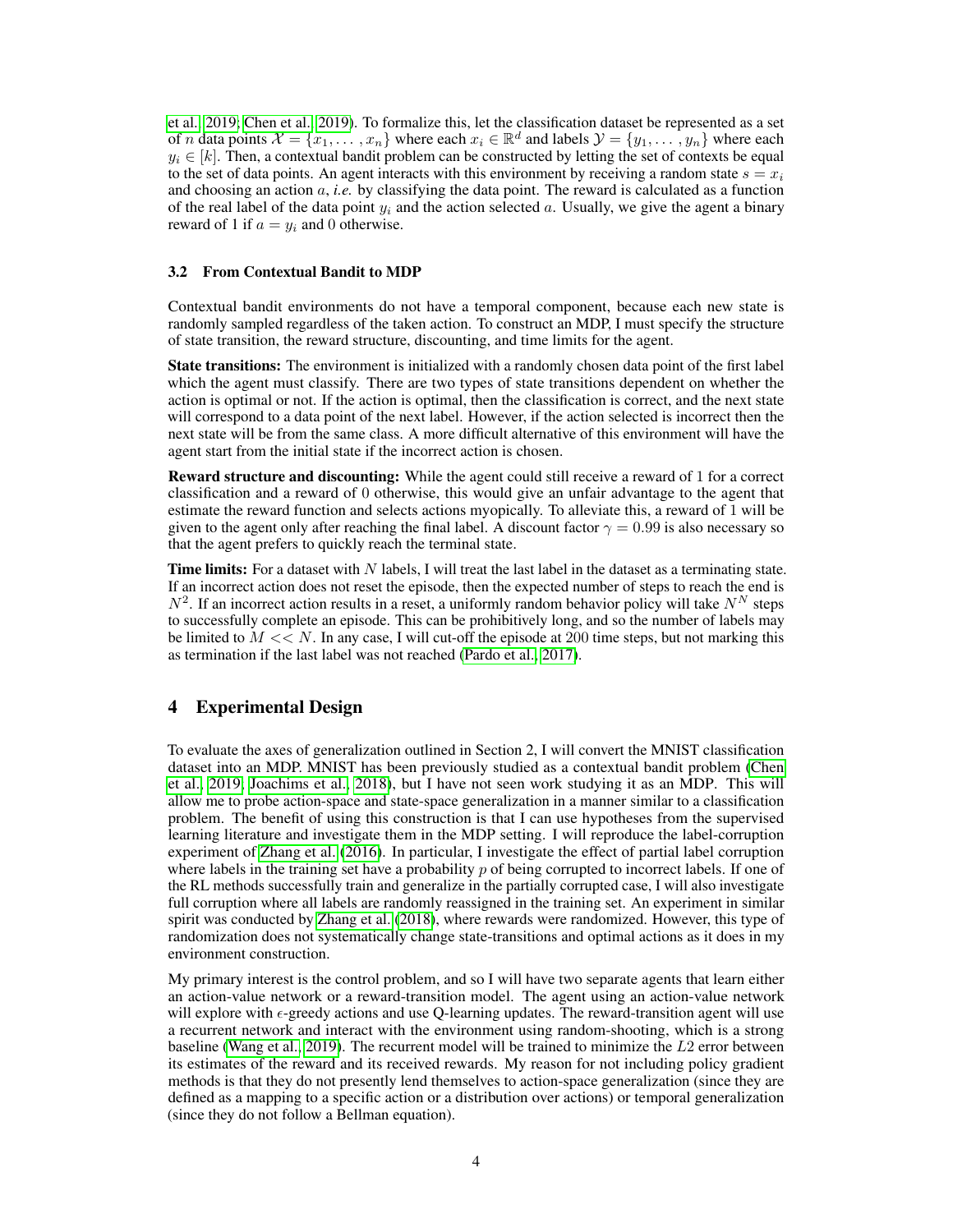I will investigate generalization in both online and offline RL due to possible discrepancies between the two training regimes [\(Agarwal et al., 2019\)](#page-5-13). Similar to work by [Fu et al.](#page-5-14) [\(2020\)](#page-5-14), offline training will consist of three different regimes corresponding to the initialized buffer, the replay buffer half way through training and the replay buffer after training.

#### 4.1 Experiment Details

**Generalization metrics:** Let  $f(s, a)$  denote the agent's  $Q(s, a)$  or  $r(s, a)$  for model-free or modelbased respectively, similarly  $f^*(s, a)$  for the true reward / optimal value. For a policy  $\pi$ , denote the stationary distribution as  $d^{\pi}(s)$ . Then my MDP construction allows us to partition the state-space into i.i.d. samples from  $d^{\pi}(s)$ ,  $S_{train}$  and  $S_{test}$ . Denote the set of states that share the label of state s as  $S_{train}(s)$ . The states of the replay buffer D are a subset of the training partition,  $D_s \,\subset\, S_{train}$ . Given s, a from the replay buffer, I sample a state with the same label from the test set  $s' \sim S_{test}$ . The state-space generalization metric compares the optimal quantity with the predicted quantity at the test state  $s'$  after taking the training action  $a$ ,  $M_{state}(f, D) = \mathbb{E}_{s,a \sim D, s' \sim S_{test}(s)} \left[ ||f^*(s', a) - f(s', a)||^2 \right]$ . For action-space generalization, I consider the difference between the optimum quantity and the prediction at the test state  $s'$  for the worst-case action,  $M_{action}(f, D) = \mathbb{E}_{s \sim D, s' \sim S_{test}(s)} \left[ \max_{a'} ||f^*(s', a') - f(s', a')||^2 \right].$ 

The generalization metrics for state-space and action-space evaluate 1-step rewards or returns. I now extend this to generalization across time. Let  $\{s_t, a_t\}_{t=1}^H$  be a state-action sequence of length H. The model-based agent is trained to predict the next H rewards and the model-free agent uses H-step returns. Temporal generalization evaluates both agents on sequences of length  $2H$  where the first H state-actions  $s_t$ ,  $a_t$  are a sequence from the replay-buffer, and  $s'_t$  is sampled from  $S_{test}$  with the same label as  $s_t$ . The remainder of the sequence is simulated in the test environment starting at  $s'_H$  and with randomly selected actions  $\{a_{t+H}\}_{t=1}^H$ . The metric for evaluating the temporal generalization of an agent is thus,  $M_{time}(f, D) = \mathbb{E}\left[\sum_{t=1}^{2H} ||f^*(s_t, a_t) - f(s_t, a_t)||^2\right]$ . For model-free methods, this metric does not explicitly represent time and instead represents further out-of-distribution state and action generalization. If this metric is insufficient, then one can also compare TD errors on the relevant horizons:  $||f(s_1, a_1) - \gamma^{t-1} \max_{a'} f(s_{2H}, a') - \sum_{t=2}^{2H} \gamma^{t-2} r(s_t, a_t||^2$ . This is less justified, because it is not proven that Q-learning minimizes this objective. Furthermore, there is no optimal target  $(f^*)$  for comparison. Nevertheless, this quantity does capture a notion of temporal generalization in model-free learning.

Online training protocol: The online agent initializes a replay buffer with 10 trajectories from a random policy before proceeding to interleave environment interaction with parameter updates. Training is concluded when the agent solves the environment 10 times in a row.

Offline training protocol: The offline agent uses the replay buffer of the online agent at one of three stages: initialization, half-way through training and after training has concluded. The agent uses this fixed dataset to optimize the reward model or action-value until training converges.

**Hyperparameters:** For all models, I use ADAM and learning rates will be swept over  $\alpha \in$  ${0.5<sup>n</sup>}_{n=1}^{10}$ . Labels will be corrupted according to  $p \in \{0.0, 0.5, 1.0\}$ . For model-free methods,  $\epsilon = 0.1$ . The reward model predicts rewards  $H = 5$  steps into the future and the model-free agent uses 5-step returns.

### 5 Hypotheses and Possible Conclusions

In general, my hypothesis is that generalization is more difficult as the problem moves from supervised learning to the MDP. I hypothesize that model-free and model-based methods are able to generalize equally well in state-space. However, I suspect that model-based methods will generalize better than model-free methods in action-space and time.

**Model-free generalization:** I hypothesize that model-free methods will successfully generalize to unseen states corresponding to seen labels, because they correspond to the same underlying state. However, I suspect that they will be unable to generalize to unseen labels. For action-space generalization, I expect that model-free methods will be able to generalize to out-of-distribution actions, but not as well as the model-based agent. This is because the state is processed as an input to the network, whereas discrete actions are indexes on the output of the network. This would diminish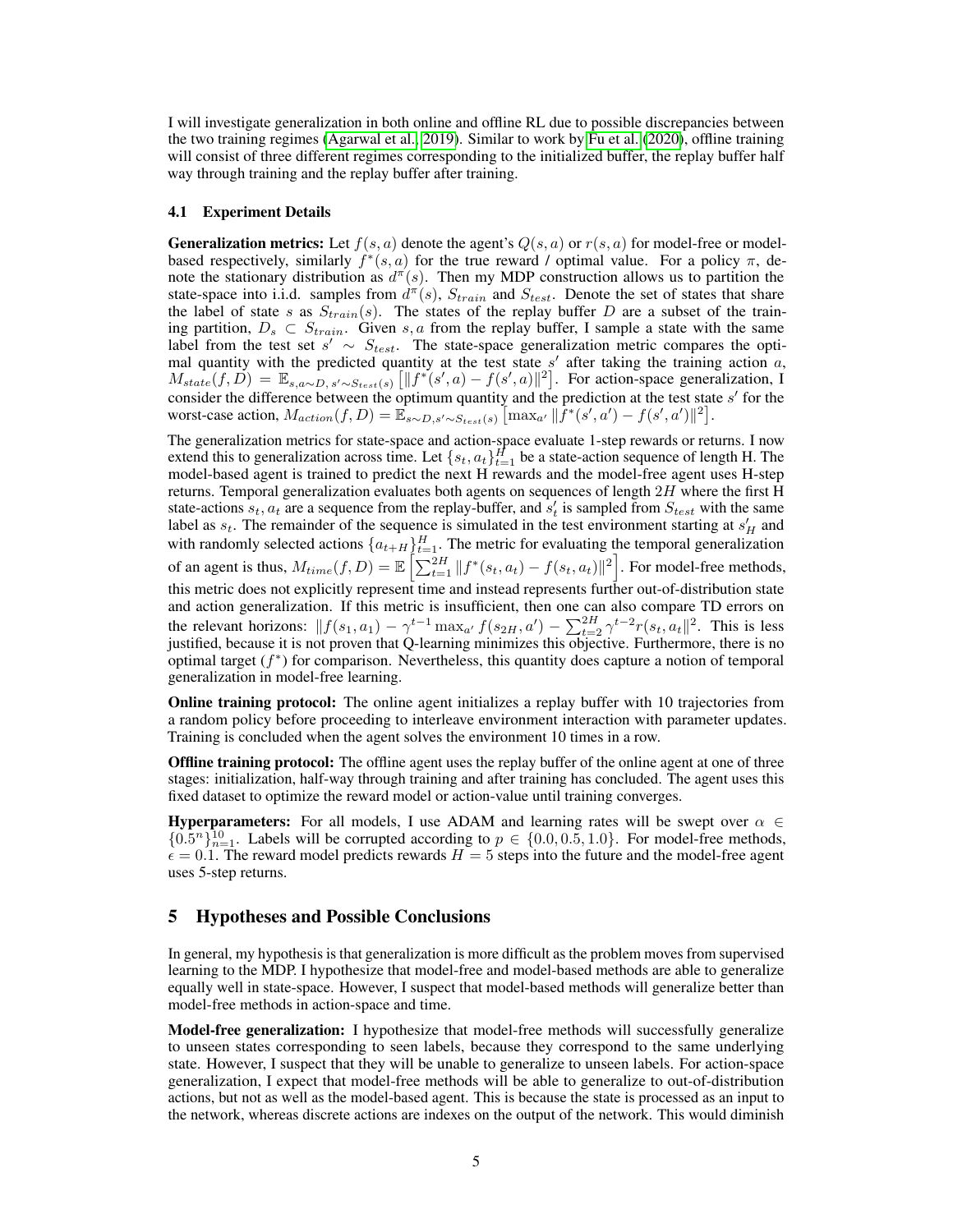a network's ability to generalize to other actions. Lastly, I hypothesize that generalization across time to worsen greatly as the number of bootstrapping steps increases. When labels are corrupted, I hypothesize that model-free methods will not be able to fit the experience from the label-corrupted MDP.

Model-based generalization: Estimating transition models in model-based RL is essentially a supervised learning problem. Hence, I expect that transition models will generalize well across the three different axes. Specifically, given an unseen state of a seen label, both state and reward transition models will successfully generalize. However, I predict that temporal generalization will suffer for longer horizons but not to the extent of model-free methods. I would not expect transition models to generalize to unseen labels, as I would not expect a supervised learning model to do 0-shot generalization without explicit (meta-) training. When labels are corrupted, I hypothesize that transition models will be able to fit the corrupted experience.

### References

- <span id="page-5-13"></span>Agarwal, R., Schuurmans, D., and Norouzi, M. (2019). An optimistic perspective on offline reinforcement learning. *arXiv:1907.04543*.
- <span id="page-5-1"></span>Arora, S., Du, S. S., Hu, W., Li, Z., and Wang, R. (2019). Fine-grained analysis of optimization and generalization for overparameterized two-layer neural networks. *arXiv:1901.08584*.
- <span id="page-5-2"></span>Ba, J., Erdogdu, M., Suzuki, T., Wu, D., and Zhang, T. (2020). Generalization of two-layer neural networks: An asymptotic viewpoint. In *International Conference on Learning Representations*.
- <span id="page-5-11"></span>Barto, A. G., Sutton, R. S., and Anderson, C. W. (1983). Neuronlike adaptive elements that can solve difficult learning control problems. *IEEE transactions on systems, man, and cybernetics*, (5):834–846.
- <span id="page-5-5"></span>Bellemare, M. G., Naddaf, Y., Veness, J., and Bowling, M. (2012). The arcade learning environment: An evaluation platform for general agents. *arXiv:1207.4708*.
- <span id="page-5-9"></span>Bengio, E., Pineau, J., and Precup, D. (2020). Interference and generalization in temporal difference learning. *arXiv:2003.06350*.
- <span id="page-5-10"></span>Brockman, G., Cheung, V., Pettersson, L., Schneider, J., Schulman, J., Tang, J., and Zaremba, W. (2016). Openai gym.
- <span id="page-5-8"></span>Chandak, Y., Theocharous, G., Kostas, J., Jordan, S., and Thomas, P. S. (2019). Learning action representations for reinforcement learning. *arXiv:1902.00183*.
- <span id="page-5-12"></span>Chen, M., Gummadi, R., Harris, C., and Schuurmans, D. (2019). Surrogate objectives for batch policy optimization in one-step decision making. In Wallach, H., Larochelle, H., Beygelzimer, A., dÁlché-Buc, F., Fox, E., and Garnett, R., editors, *Advances in Neural Information Processing Systems 32*, pages 8825–8835. Curran Associates, Inc.
- <span id="page-5-4"></span>Cobbe, K., Klimov, O., Hesse, C., Kim, T., and Schulman, J. (2018). Quantifying generalization in reinforcement learning. *arXiv:1812.02341*.
- <span id="page-5-6"></span>Farebrother, J., Machado, M. C., and Bowling, M. (2018). Generalization and regularization in dqn. *arXiv:1810.00123*.
- <span id="page-5-14"></span>Fu, J., Kumar, A., Nachum, O., Tucker, G., and Levine, S. (2020). D4rl: Datasets for deep data-driven reinforcement learning. *arXiv:2004.07219*.
- <span id="page-5-7"></span>Gal, Y. and Ghahramani, Z. (2015). Dropout as a bayesian approximation: Representing model uncertainty in deep learning. *arXiv:1506.02142*.
- <span id="page-5-3"></span>Goldblum, M., Geiping, J., Schwarzschild, A., Moeller, M., and Goldstein, T. (2019). Truth or backpropaganda? an empirical investigation of deep learning theory. *arXiv:1910.00359*.
- <span id="page-5-0"></span>Goodfellow, I. J., Pouget-Abadie, J., Mirza, M., Xu, B., Warde-Farley, D., Ozair, S., Courville, A., and Bengio, Y. (2014). Generative adversarial networks. *arXiv:1406.2661*.